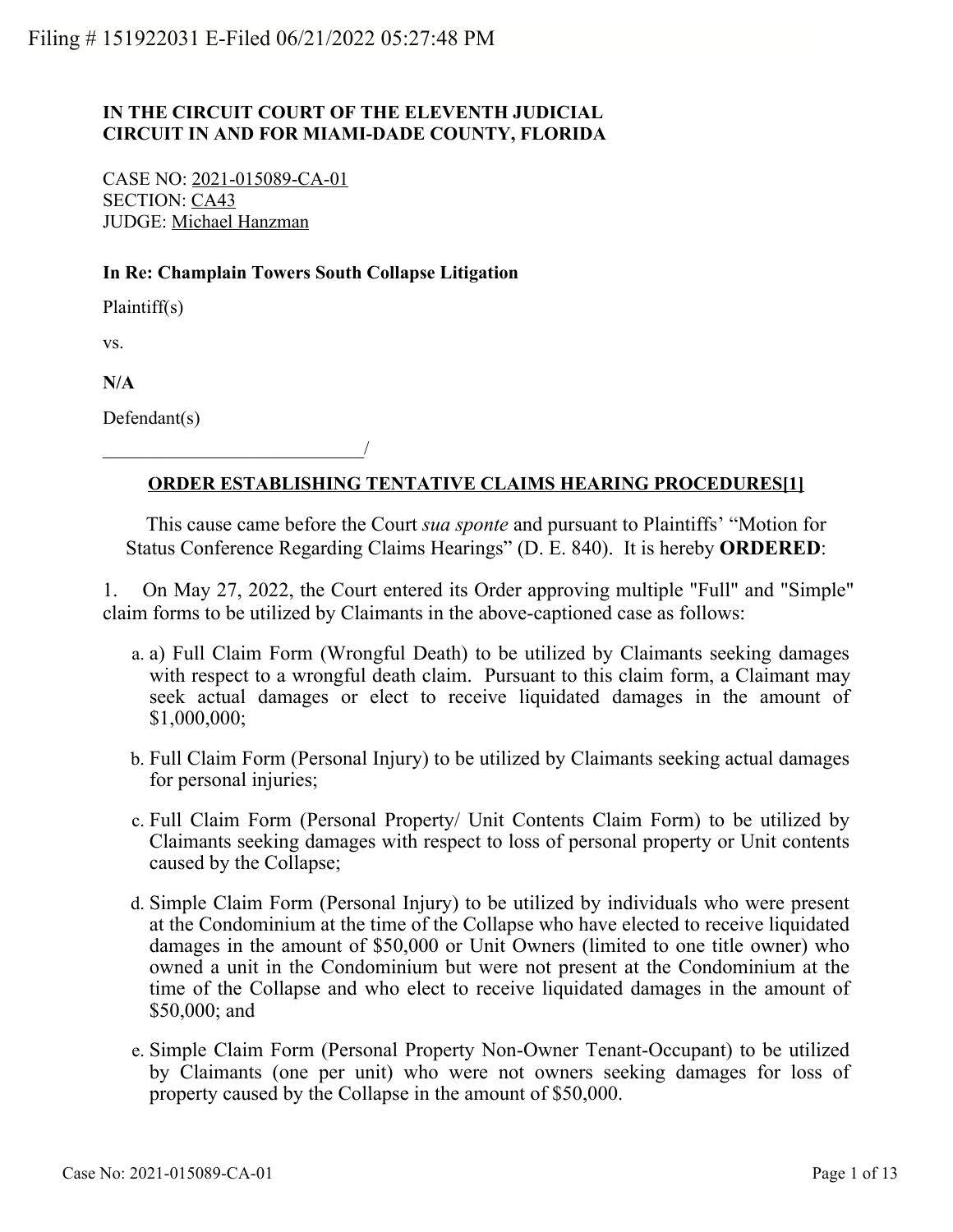2. The deadline to file claims is July 18, 2022.

3. The Court will hold multiple hearings from July 25, 2022 through August 26, 2022 to consider the claims filed by those Claimants who: (a) elect to forego the liquidated damages offered; and (b) do not waive their right to a live hearing. Those Claimants that elect to forego the liquidated damages offered, *and* who desire a live hearing, should contact the Receiver's office to schedule a hearing date and time by sending an email to the Receiver at [ctsreceivership@akerman.com](mailto:ctsreceivership@akerman.com). A time shall not be reserved for the Claimant unless confirmed in writing by the Receiver's office.

4. All claims will be adjudicated in accordance with Florida law, and the Court will award *only* damages that would have been recoverable under Florida law had the case been tried to verdict. As a result, in the event a Claimant elects to forego accepting liquidated damages, and attempts to prove a higher amount of actual damages, such Claimant must present sufficient competent evidence (subject to the provisions set forth below) and otherwise meet all substantive requirements of Florida law. Claimants who elect to forego liquidated damages do so at the risk of being awarded less than the liquidated damage amount (or nothing) should they fail to meet their evidentiary burden or otherwise satisfy the requirements of Florida law. Thus, any Claimant who elects to forego liquidated damages should do so only after consulting with counsel.

5. Hearings will be conducted in a summary fashion. The Court will permit the informal presentation of evidence with relaxed evidentiary rules consisting of (but not limited to) the following:

- Attorneys may proffer evidence or submit evidence (fact witness and expert) by a. affidavit, live or via zoom;
- b. The Court will not insist upon strict compliance with the Rules of Evidence. Hearsay evidence and non-authenticated documents may be accepted in the Court's discretion, and will be accepted absent a compelling reason to question the genuineness of the evidence;
- c. The evidentiary presentation will be conducted in open court and in public; and
- The claim process will not be adversarial meaning no Claimant (or their counsel) d. will be permitted to participate in the hearing of another Claimant.

6. All wrongful death claims related to a decedent shall be presented through the decedent's personal representative. In the event of multiple related decedents, the Court requests that such claims be presented in a single hearing.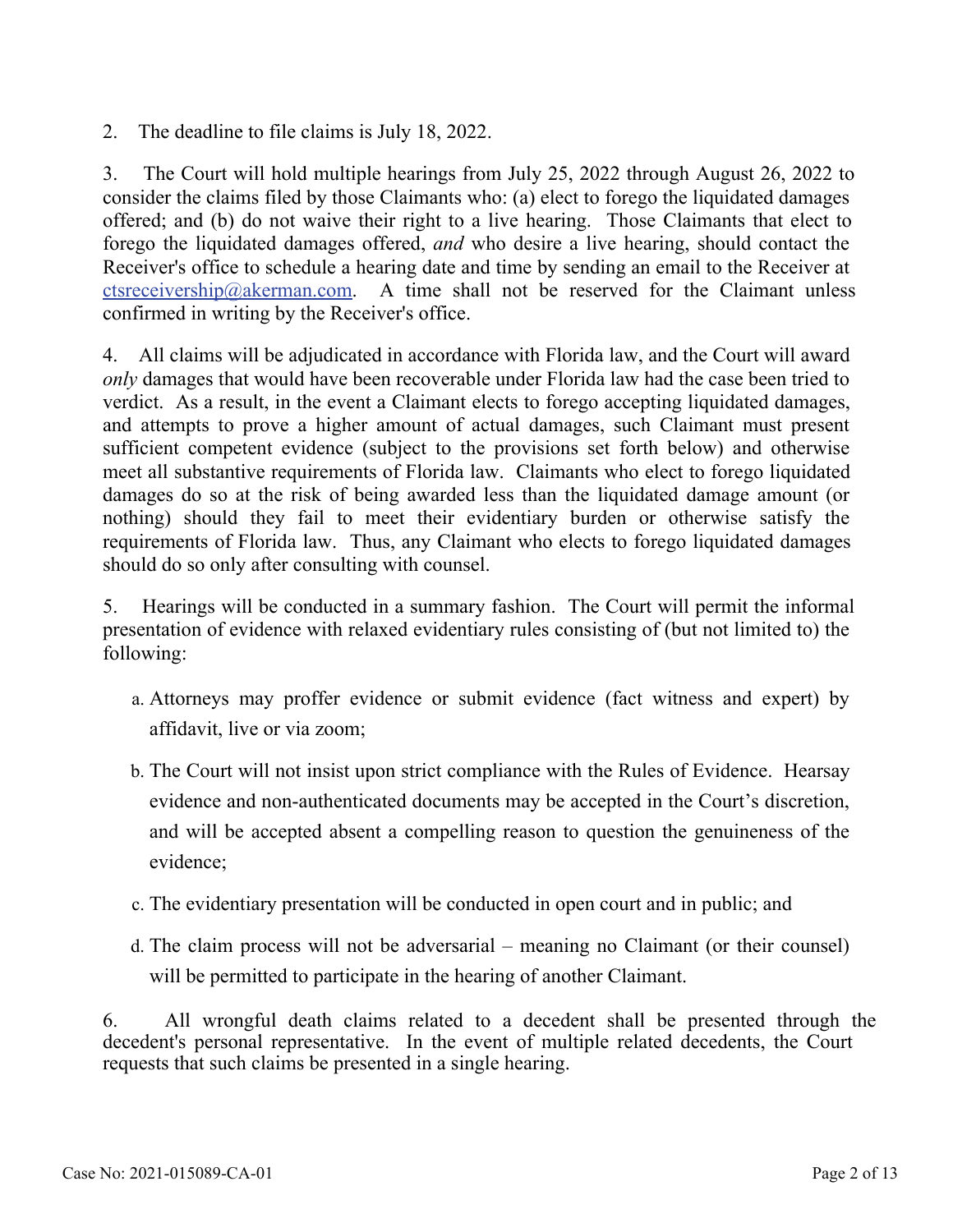7. Prior to each hearing counsel shall provide the Court with **supportable** and **reasonable** estimate of damages (both economic and non-economic) they believe could be recovered applying Florida substantive law. The Court expects counsel's damage assessment to be justifiable and in no way exaggerated/inflated. Counsel are reminded that all Claimants will share in limited settlement funds, and that exaggerated/inflated damage claims will cause the Court unnecessary burden and, in the highly unlikely event they are not discerned and appropriately reduced, result in an unfair allocation amongst victims. The Court therefore expects each Claimant's damage assessment to be **reasonable** given Florida substantive law and tenable given verdicts affirmed in similar cases, recognizing that every personal injury/wrongful death claim is unique.

8. These are tentative procedures that are flexible and open for discussion. At the June 23, 2022 Fairness Hearing counsel shall be prepared to address all aspects of the claims process and provide the Court any appropriate revisions/modifications of this tentative protocol.

9. Finally, the Court advises the parties that it will retain an accountant and an attorney experienced in handling personal injury/wrongful death claims to assist in the claims process. This Court is considering retaining Elan Sternberg of Kaufman Rossin as its accountant consultant and Retired Judge Jonathan T. Colby as its personal injury/wrongful death consultant. The parties shall advise the Court of any objections to these appointments at the Fairness Hearing on June 23, 2022.

Abbel Uth  $25:13$  PD

2021-015089-CA-01 06-21-2022 5:13 PM Hon. Michael Hanzman

**CIRCUIT COURT JUDGE** Electronically Signed

 $\frac{[1]}{[1]}$  The Court recognizes that the claims process is dependent upon the Final approval of the global Settlement.

**DONE** and **ORDERED** in Chambers at Miami-Dade County, Florida on this 21st day of June, 2022.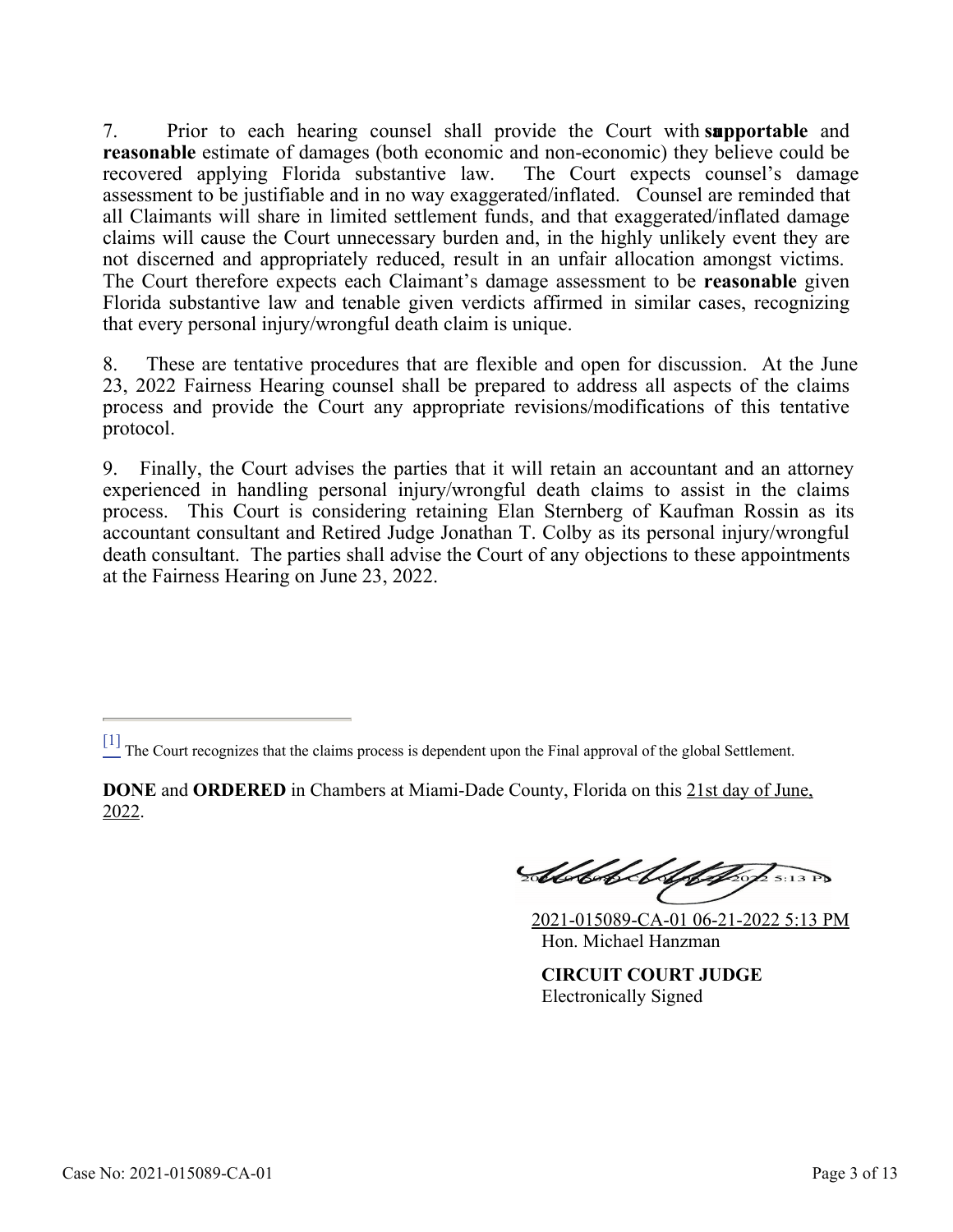No Further Judicial Action Required on **THIS MOTION**

### CLERK TO **RECLOSE** CASE IF POST JUDGMENT

#### **Electronically Served:**

Aaron Jacobs, ajacobs@butler.legal Aaron Jacobs, dmarquith@butler.legal Aaron M. Jacobs, ajacobs@butler.legal Aaron M. Jacobs, dmarquith@butler.legal Aaron M. Jacobs, aalbelo@butler.legal Aaron Podhurst, apodhurst@podhurst.com Aaron Podhurst, dricker@podhurst.com Adam A Schwartzbaum, adams@moskowitz-law.com Adam A Schwartzbaum, service@moskowitz-law.com Adam A Schwartzbaum, dione@moskowitz-law.com Adam Moskowitz, adam@moskowitz-law.com Adam Moskowitz, dione@moskowitz-law.com Adam Moskowitz, service@moskowitz-law.com Alfred Armas, alfred@armaslaw.com Alison E Patino, apatino@patinolaw.com Amanda Anderson, AAnderson@insurance-counsel.com Amanda K Anderson, eservice@insurance-counsel.com Amanda K Anderson, aanderson@insurance-counsel.com Amanda K Anderson, InsuranceCounsel2050@gmail.com Ana Angelica Viciana, anita@miamidade.gov Ana Angelica Viciana, mbarber@miamidade.gov Andrew B. Yaffa, aby@grossmanroth.com Andrew B. Yaffa, omb@grossmanroth.com Andrew M Feldman, feldmana@kleinpark.com Andrew M Feldman, montanem@kleinpark.com Andrew M Feldman, piersonj@kleinpark.com Andrew P. Gold, Esq., andrew.gold@akerman.com Andrew P. Gold, Esq., jill.parnes@akerman.com Andrew Paul Gold, andrew.gold@akerman.com Andrew Paul Gold, jill.parnes@akerman.com Andrew Paul Gold, bobbi.engelke@akerman.com Andrew Russell Kruppa, andrew.kruppa@squirepb.com Andrew Russell Kruppa, patricia.sullivan@squirepb.com Andrew Russell Kruppa, FLA\_Dckt@squirepb.com Anthony Chiarello, anthony@chiarellolegal.com Anthony Chiarello, ACL.001@chiarellolegal.com Anthony J Carriuolo, acarriuolo@bergersingerman.com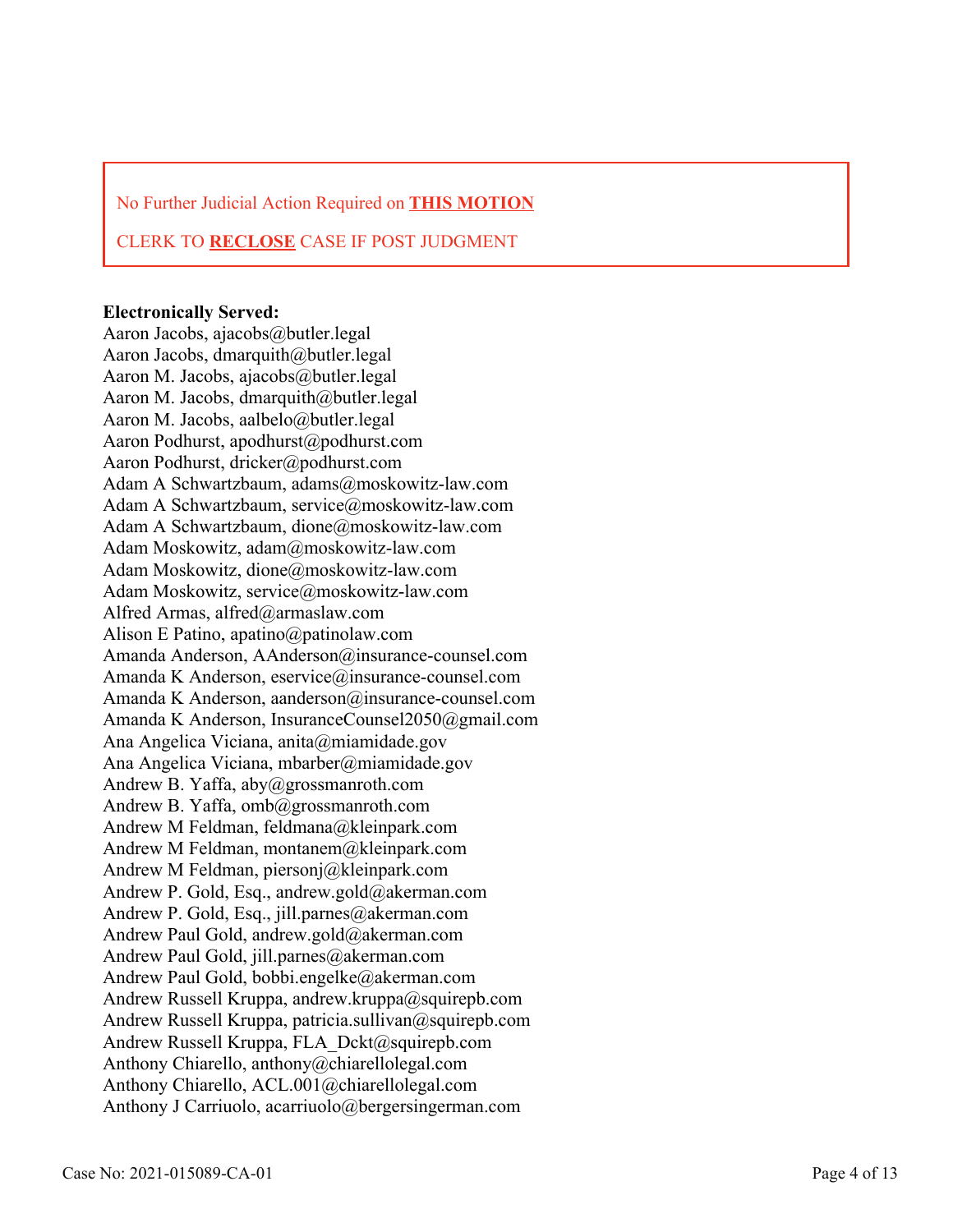Anthony J Carriuolo, mnewland@bergersingerman.com Anthony J Carriuolo, drt@bergersingerman.com Anthony Perez, aperez@hsmpa.com Ariella J Ederi, ariella.ederi@pillsburylaw.com Aron Raskas, araskas@gunster.com Aron Raskas, avalido@gunster.com Aron Raskas, eservice@gunster.com Aryeh Kaplan, aryeh.kaplan@pillsburylaw.com Aryeh Kaplan, nydocket@pillsburylaw.com Aryeh Kaplan, miadocket@pillsburylaw.com Benjamin Fernandez IV, bfernandez@silvasilva.com Benjamin Fernandez IV, mromera@silvasilva.com Benjamin Fernandez IV, sangelbello@silvasilva.com Benjamin Fernandez, IV, bfernandez@silvasilva.com Benjamin Fernandez, IV, tgomez@silvasilva.com Bernadette Vazquez, bvazquez@klugerkaplan.com Bernadette Vazquez, clong@klugerkaplan.com Beth Moon, beth.moon@hoganlovells.com Beth Moon, miamidocketing@hoganlovells.com Bradford R. Sohn, brad@bradsohnlaw.com Bradford R. Sohn, paralegal@bradsohnlaw.com Bradford R. Sohn, service.bradsohnlaw@gmail.com Bradley J Edwards, staff.efile@epllc.com Bradley J Edwards, brad@epllc.com Bradley J Edwards, maria@epllc.com Brenda Radmacher, brenda.radmacher@akerman.com Bret M Feldman, feldmanb@phelps.com Bret M Feldman, yolanda.vazquez@phelps.com Brian S Dervishi, bdervishi@wdpalaw.com Brian S Dervishi, service@wdpalaw.com Bruce Alan Katzen, bkatzen@klugerkaplan.com Bruce Alan Katzen, cfalla@klugerkaplan.com Bruce Alan Katzen, probate@klugerkaplan.com Carlos A. Velasquez, CVelasquez@VDLawyers.com Carlos A. Velasquez, Andrea@VDLawyers.com Carlos E Silva, csilva@silvasilva.com Carlos E Silva, mromera@silvasilva.com Carlos M. Macias, macias@leesfield.com Carlos M. Macias, becerra@leesfield.com Carlos M. Macias, abreu@leesfield.com Caroline Catchpole Spradlin, caroline.spradlin@phelps.com Caroline Catchpole Spradlin, samantha.powell@phelps.com Carolyn M. Luna, cluna@patinolaw.com Charles M-P George, e-service@cmpg-law.com Charles M-P George, cgeorge@cmpg-law.com Charles M-P George, bphillips@cmpg-law.com Christine L. Welstead, christine.welstead@bowmanandbrooke.com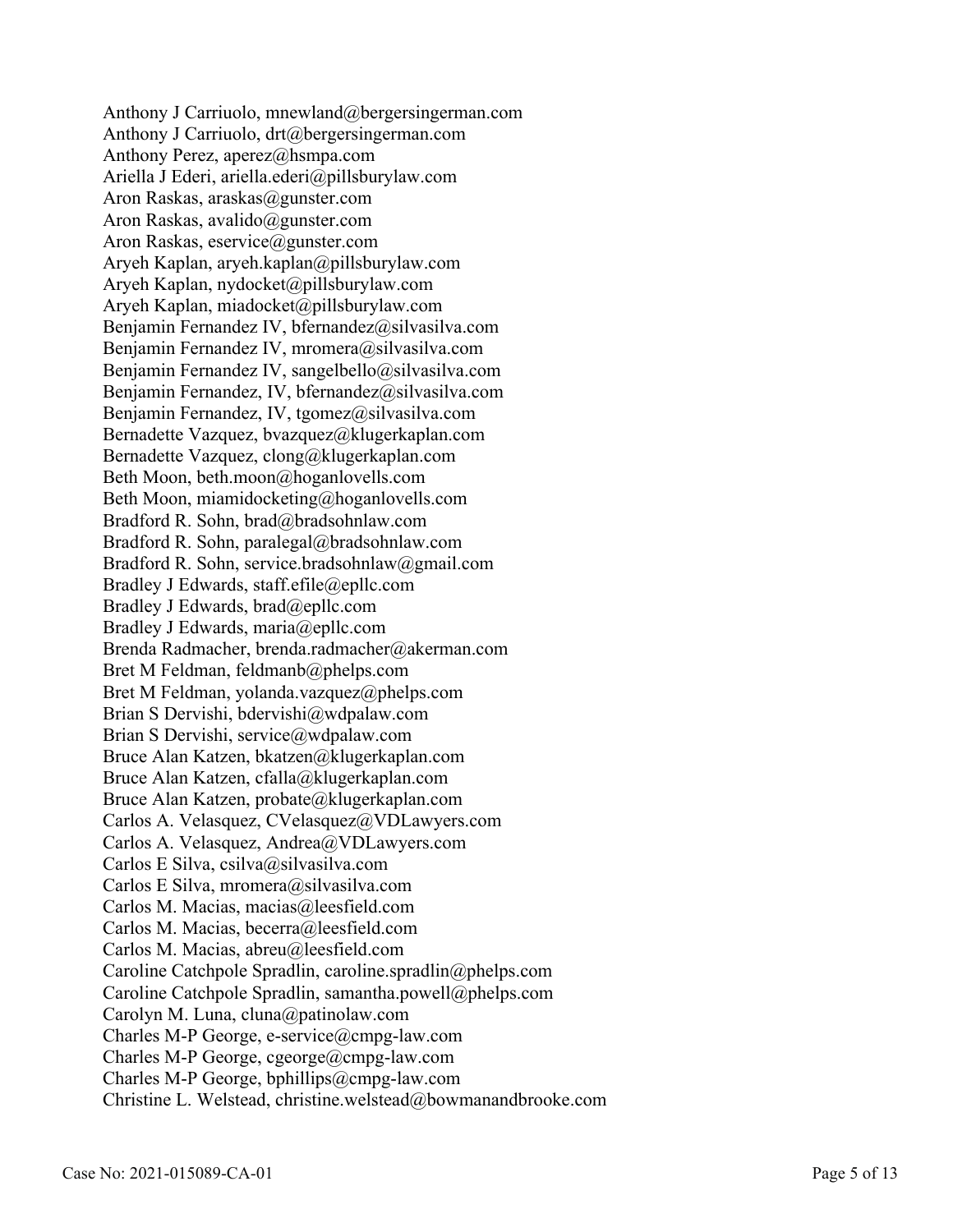Christine L. Welstead, ashleigh.carroll@bowmanandbrooke.com Christine L. Welstead, lisa.morales@bowmanandbrooke.com Christopher L Barnett, barnettch@gtlaw.com Christopher L Barnett, nicauda@gtlaw.com Christopher S Carver, christopher.carver@akerman.com Christopher S Carver, cary.gonzalez@akerman.com Christopher T. Beck, cbeck@grsm.com Christopher T. Beck, jsoto@grsm.com Clinton C. Lyons Jr., kkirkland@morankidd.com Cole Scott & Kissane PA, Ryan.Charlson@csklegal.com Cole Scott & Kissane PA, Ryan.Soohoo@csklegal.com Cole Scott & Kissane PA, Construction.FTLW@csklegal.com Cosme Caballero, ccaballero@deutschblumberg.com Cosme Caballero, kdominguez@deutschblumberg.com Cosme Caballero, Esq., ccaballero@deutschblumberg.com Cosme Caballero, Esq., bblumberg@deutschblumberg.com Curtis Miner, curt@colson.com Curtis Miner, claudiav@colson.com Curtis Miner, eservice@colson.com Daniel Y Gielchinsky, dan@dgimlaw.com Daniel Y Gielchinsky, eservice@dgimlaw.com Daniel Y Gielchinsky, colleen@dgimlaw.com David B. Weinstein, weinsteind@gtlaw.com David B. Weinstein, thomasm@gtlaw.com David L Rosinsky Esq., LUKSFLL-Pleadings@LS-LAW.COM David L Rosinsky Esq., Drosinsky@insurancedefense.net David L Rosinsky Esq., spare@insurancedefense.net David M Wells, dwells@gunster.com David M Wells, dculmer@gunster.com David M. Murray, dmmurray@miami-airport.com David M. Murray, dmmurray@miami-airport.com David M. Murray, rmartin@miami-airport.com David M. Wells, dwells@gunster.com David M. Wells, dculmer@gunster.com David M. Wells, eservice@gunster.com David Stanoch, david@honiklaw.com Dorian N. Daggs, ddaggs@hsmpa.com Douglas J. Kress, dkress@schwedpa.com Douglas J. Kress, lrandell@schwedpa.com Douglas J. Kress, amarcus@schwedpa.com Dustin Blumenthal, dblumenthal@goldbergsegalla.com Dustin Blumenthal, ppowers@goldbergsegalla.com Dustin C. Blumenthal, dblumenthal@goldbergsegalla.com Dustin C. Blumenthal, ppowers@goldbergsegalla.com E. Bruce Johnson, johnson@jambg.com E. Bruce Johnson, young@jambg.com Edward Hernandez, serviceehernandez@falkwaas.com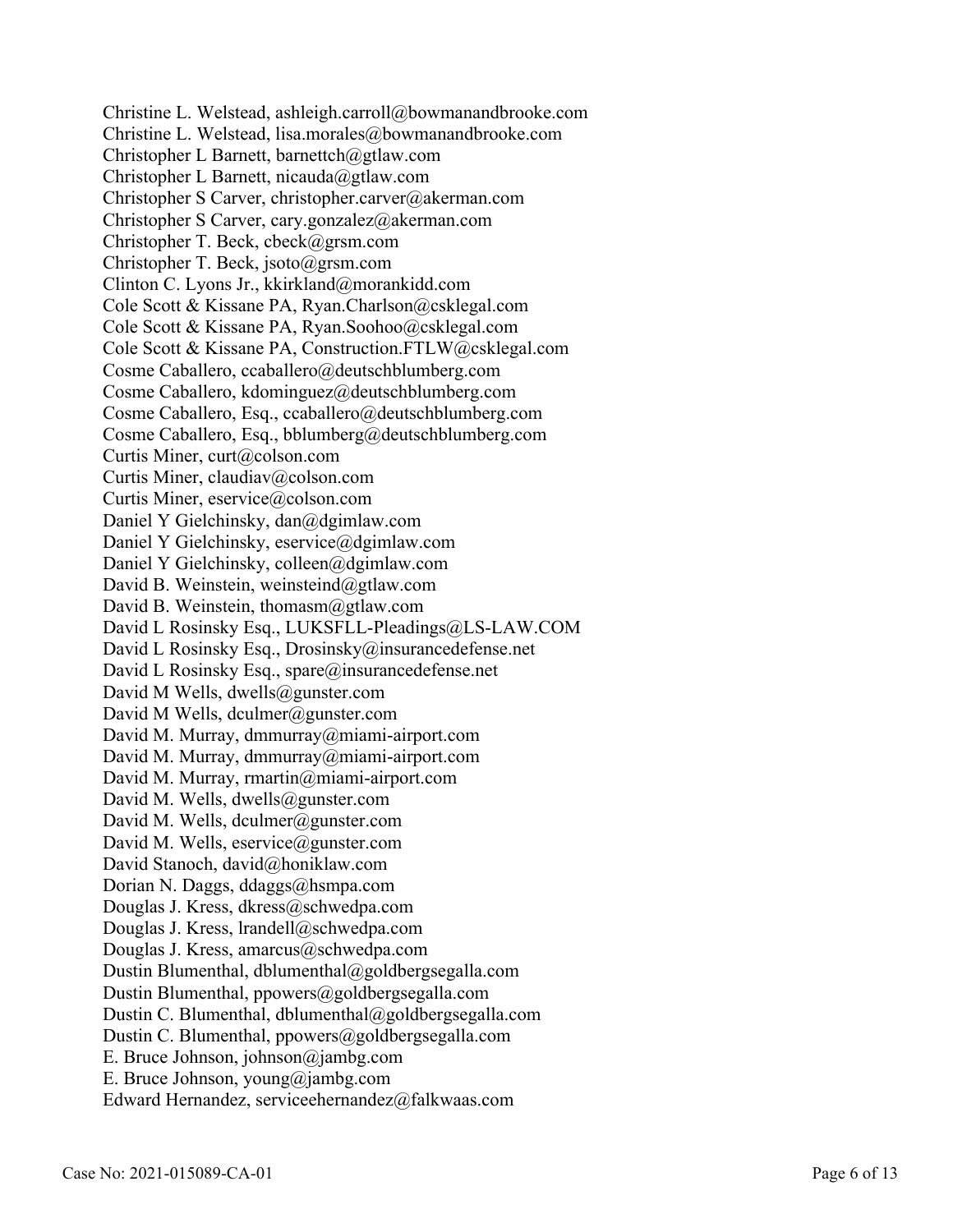Edward Hernandez, MSalvarrey@falkwaas.com Edward Marod, emarod@gunster.com Edward Marod, dpeterson@gunster.com Edward R. Blumberg, erb@deutschblumberg.com Edward R. Blumberg, rmitchell@deutschblumberg.com Edward R. Blumberg, kdominguez@deutschblumberg.com Elliot H. Scherker, scherkere@gtlaw.com Elliot H. Scherker, miamiappellateservice@gtlaw.com Eric P. Hockman, ehockman@wsh-law.com Eric P. Hockman, lmartinez@wsh-law.com Eric Page Hockman, ehockman@wsh-law.com Eric Page Hockman, mgaines@wsh-law.com Eric Page Hockman, faubi@wsh-law.com Eric S Kay, ekay@kttlaw.com Eric S Kay, ga@kttlaw.com Eric S Kay, agarcia@kttlaw.com Esther Ruderman, eruderman@conroysimberg.com Esther Ruderman, eservicewpb@conroysimberg.com Esther Ruderman, aroberts@conroysimberg.com Felipe Gonzalez, fggonzalez@kelleykronenberg.com Felipe Gonzalez, afilippi@kelleykronenberg.com Felipe Gonzalez, mburkett@kelleykronenberg.com Frank Florio, FFlorio@gunster.com George R Truitt Jr., george.truitt@csklegal.com George R Truitt Jr., construction.miami@csklegal.com Gonzalo Barr, gbarr@dldlawyers.com Gonzalo Barr, viviane@dldlawyers.com Gonzalo Dorta, grd@dortalaw.com Gonzalo R Dorta, grd@dortalaw.com Gonzalo R Dorta, jpedraza@dortalaw.com Gonzalo R Dorta, jgonzalez@dortalaw.com Graham LippSmith, g@lippsmith.com Graham LippSmith, mb@lippsmith.com Graham LippSmith, cca@lippsmith.com Gregory J Kahn, gkahn@boydjen.com Gregory J Kahn, jsaiz@boydjen.com Gregory J Kahn, mkruemmel@boydjen.com H. Clay Roberts, gloria@robertspa.com H. Clay Roberts, roberts@robertspa.com H. Clay Roberts, jennifer@robertspa.com Hali E Marsocci, Hali@RomanoLawGroup.com Hali E Marsocci, Becky@RomanoLawGroup.com Hali E Marsocci, Service@RomanoLawGroup.com Harley S. Tropin Esq., hst@kttlaw.com Harley S. Tropin Esq., sf@kttlaw.com Harley Tropin, hst@kttlaw.com Harold J. Lang, III, hlang@wwhgd.com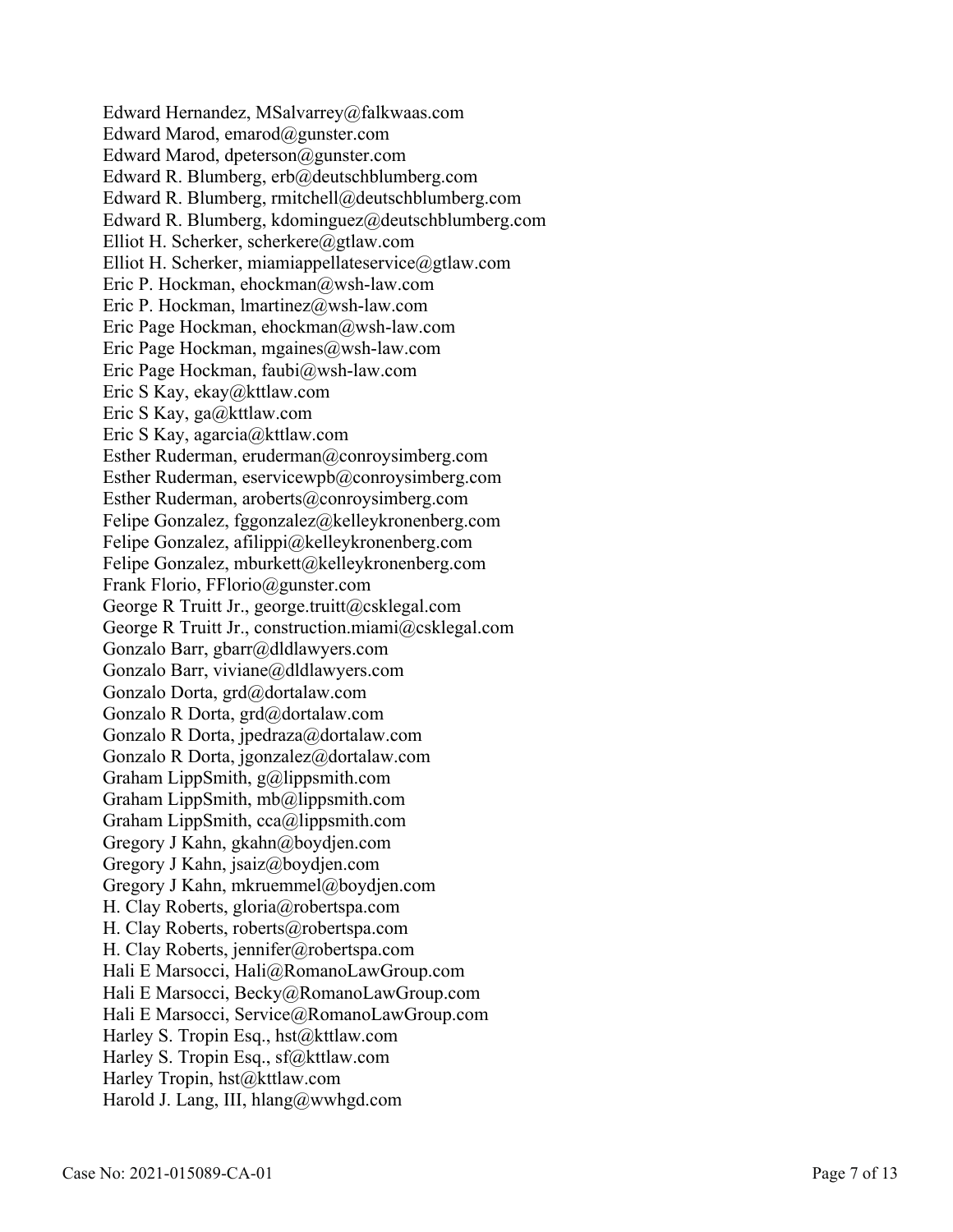Harold J. Lang, III, hjohnson@wwhgd.com Harold J. Lang, III, njordahl@wwhgd.com Harold Lang III, hlang@wwhgd.com Harold Lang III, dmallqui@wwhgd.com Henry Lawrence Perry, lperry@perry-young.com Henry Lawrence Perry, frichard@perry-young.com Henry N. Wixon, henry.wixon@nist.gov Houston S. Park III, parkh@kleinpark.com Houston S. Park III, harriss@kleinpark.com Howard Kraft Pita, spita@pwdlawfirm.com Howard Kraft Pita, lalvarez@pwdlawfirm.com Howard Kraft Pita, pitaservice@pwdlawfirm.com Howard M Bushman, howard@moskowitz-law.com Howard M Bushman, dione@moskowitz-law.com Ira L Libanoff, ilibanoff@flblawyers.com Ira L Libanoff, jfrometa@flblawyers.com JOHN H RUIZ, jruiz@msprecoverylawfirm.com JOHN H RUIZ, serve@msprecoverylawfirm.com JOHN H RUIZ, jruiz@msprecovery.com Janel C. Diamond, jdiamond@gunster.com Javier A. Lopez Esq., jal@kttlaw.com Javier A. Lopez Esq., ya@kttlaw.com Javier A. Lopez Esq., fsr@kttlaw.com Javier Zapata, jzapata@miamidade.gov Jeffrey Lee Newsome II, jeffrey.newsome@phelps.com Jeffrey Lee Newsome II, samantha.powell@phelps.com Jeffrey Michael Cohen, jmcohen@carltonfields.com Jeffrey Michael Cohen, schacon@carltonfields.com Jeffrey Michael Cohen, miaecf@cfdom.net Jennifer Glasser, kelly.connolly@akerman.com Jennifer Glasser, joan.davis@akerman.com Jennifer Glasser, jennifer.glasser@akerman.com Jennifer Glasser, kelly.connolly@akerman.com Jennifer Glasser, kim.stathopulos@akerman.com Jillian M Askren, askrenj@gtlaw.com Jillian M Askren, thomasm@gtlaw.com Joel L McNabney, jmcnabney@rc.com Joel L McNabney, akatz@rc.com Joel L McNabney, kgratia@rc.com John B. Morgan, jmorgan@forthepeople.com John B. Morgan, kmitnik@forthepeople.com John B. Morgan, andrew@forthepeople.com John Davis, jdavis@slackdavis.com John H. Ruiz, jruiz@msprecoverylawfirm.com John H. Ruiz, serve@msprecoverylawfirm.com John H. Ruiz, afernandez@msprecoverylawfirm.com John Romano, John@RomanoLawGroup.com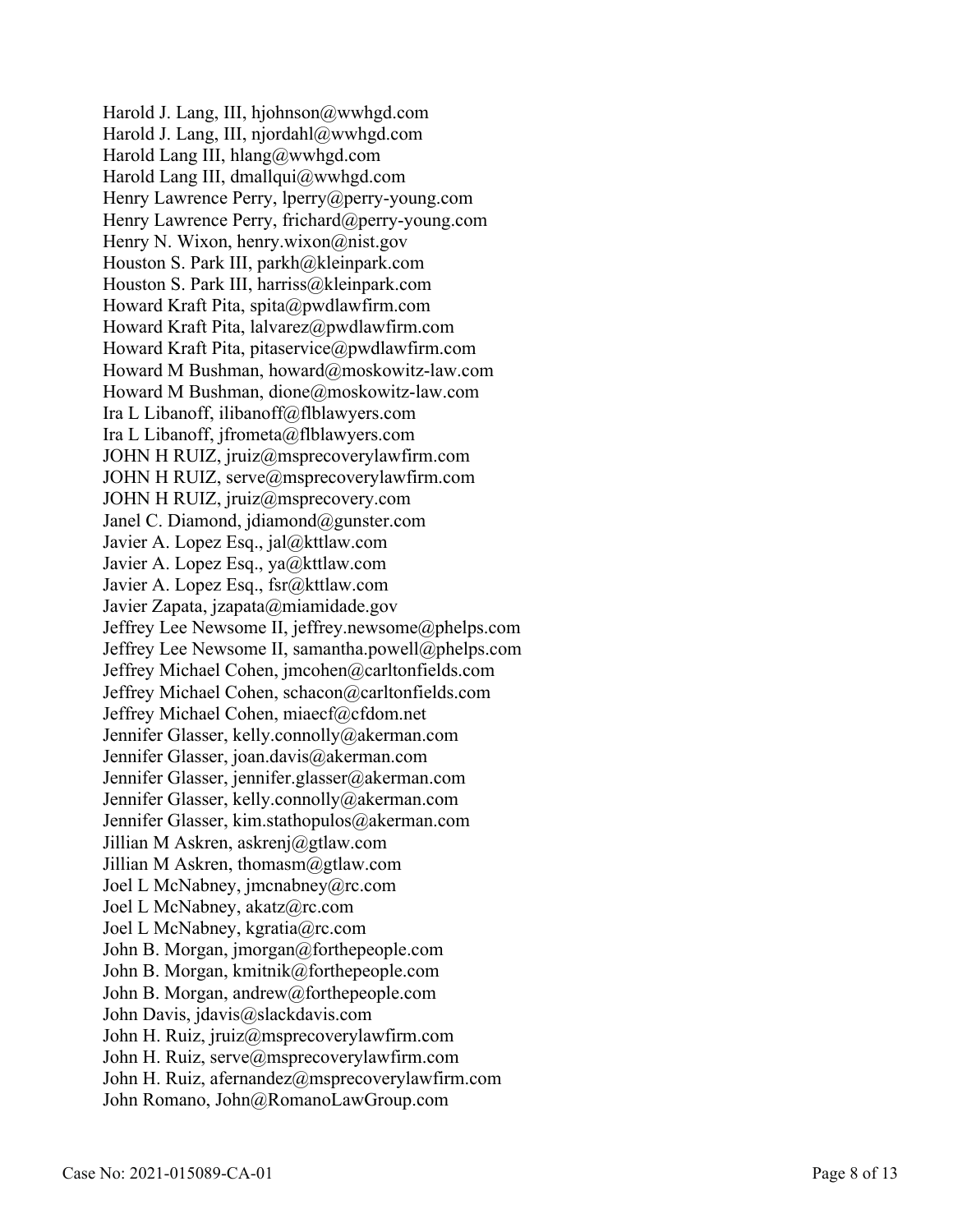John Scarola, scarolateam@searcylaw.com John Scarola, mmccann@searcylaw.com John Scarola, scarolateam@searcylaw.com Jonathan E Kanov, jekanov@mdwcg.com Jonathan E Kanov, kafriday@mdwcg.com Jonathan R. Friedland, jon@friedlandlawgroup.com Jonathan R. Friedland, email@friedlandlawgroup.com Jonathan R. Friedland, isel@friedlandlawgroup.com Jordi Guso, jguso@bergersingerman.com Jordi Guso, drt@bergersingerman.com Jordi Guso, fsellers@bergersingerman.com Jorge A Calil Esq., jorge@jcalillaw.com Jorge A Calil Esq., jeannie.calillaw@gmail.com Jorge L. Piedra, jpiedra@kttlaw.com Jorge L. Piedra, ga@kttlaw.com Jorge Silva, jsilva@silvasilva.com Jorge Silva, csilva@silvasilva.com Jorge Silva, hsoto@silvasilva.com Joseph H. Serota, jserota@wsh-law.com Joseph H. Serota, lmartinez@wsh-law.com Joseph M. Kaye, joseph@moskowitz-law.com Joseph M. Kaye, dione@moskowitz-law.com Josh M Rubens, jrubens@klugerkaplan.com Josh M Rubens, cfernandez@klugerkaplan.com Josh M Rubens, probate@klugerkaplan.com Joshua D Fuller, jfuller@fullerlawyers.com Joshua D Fuller, lposch@fullerlawyers.com Joshua Talcovitz, TalcovitzJ@kleinpark.com Jourdan Leslie Weltman, jw0326@universalproperty.com Jourdan Leslie Weltman, subrogationservice@universalproperty.com Judd G. Rosen, pleadings@goldbergandrosen.com Judd G. Rosen, jgrsecy@goldbergandrosen.com Julia Holden-Davis, JHoldenDavis@gunster.com Julia Holden-Davis, dholland@gunster.com Julian S. Geraci Esq., jgeraci@pbcgov.org Julian S. Geraci Esq., aairey@pbcgov.org Karen B Parker, kparker@kbparkerlaw.com Karen B Parker, ebacker@kbparkerlaw.com Kenneth R Drake, kendrake@dldlawyers.com Kenneth R Drake, viviane@dldlawyers.com Kerry L. Burns, kburns@bergersingerman.com Kerry L. Burns, efile@bergersingerman.com Kimberly C. Hirschman, khirschman@therhlawfirm.com Kimberly C. Hirschman, nramos@therhlawfirm.com Laritza Orozco, Orozcol@kleinpark.com Laura Adams, lauraadams@miamisao.com Lauren E. Morse, laurenm@miamidade.gov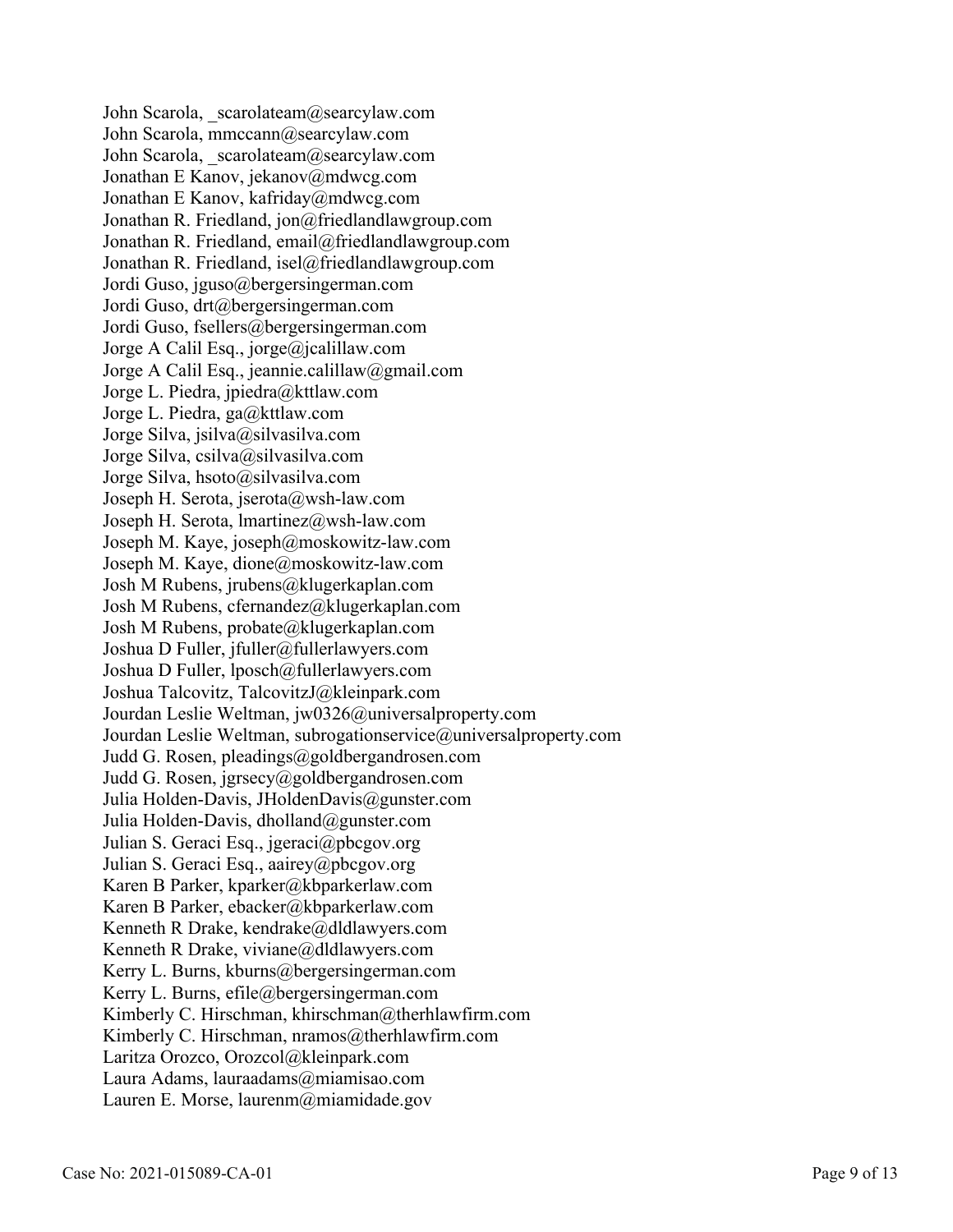Lauren E. Morse, olga1@miamidade.gov Lauren E. Morse, hern@miamidade.gov Lauren Morse, lauren.morse@miamidade.gov Lewis N Jack Jr., LNJ@florida-attorneys.com Lewis N Jack Jr., cmf@florida-attorneys.com Luis Eduardo Suarez, lsuarez@hsmpa.com Luis Eduardo Suarez, filings@hsmpa.com Manual Arteaga-Gomez, aag@grossmanroth.com Marc J. Gottlieb, marc.gottlieb@akerman.com Marc J. Gottlieb, joyce.gutierrez@akerman.com Marc J. Gottlieb, Esq., marc.gottlieb@akerman.com Marc J. Gottlieb, Esq., joyce.gutierrez@akerman.com Marcos Guerrero, mguerrero@rlattorneys.com Maria Corghi, mcorghi@silvasilva.com Maria Corghi, mcorghi@silvasilva.com Mark A Boyle, Eservice@Insurance-Counsel.com Mark A Boyle, MBoyle@Insurance-Counsel.com Mark A Boyle, InsuranceCounsel2050@gmail.com Mark G. Dicowden, eservice@dicowdenlaw.com Mark G. Dicowden, service@dicowdenlaw.com Mark G. Dicowden, mgd@dicowdenlaw.com Mark J. Heise, mheise@hsmpa.com Mark J. Sullivan, sullivanm@kleinpark.com Mark J. Sullivan, piersonj@kleinpark.com Mark J. Sullivan, montanem@kleinpark.com Mark R. Antonelli, mantonelli@gaebemullen.com Mark R. Antonelli, cgreer@gaebemullen.com Mark R. Antonelli, lbeggs@gaebemullen.com Matthew Wildner, mjwildner@mdwcg.com Matthew Wildner, kafriday@mdwcg.com Max Cory Rudolf, max.rudolf@akerman.com Max Cory Rudolf, thelma.white@akerman.com Meghan C Moore Moore, meghan.moore@flastergreenberg.com Meghan C Moore Moore, betty.plasencia@flastergreenberg.com Michael A. Hornreich, mhornreich@wwhgd.com Michael A. Hornreich, jmackdanz@wwhgd.com Michael Caballero, mcaballero@hsmpa.com Michael F. Suarez, MFS-KD@kubickidraper.com Michael F. Suarez, mfs@kubickidraper.com Michael I. Goldberg, michael.goldberg@akerman.com Michael I. Goldberg, charlene.cerda@akerman.com Michael I. Goldberg, kimberly.smiley@akerman.com Michael J Thomas, thomasmic@gtlaw.com Michael J Thomas, cordovam@gtlaw.com Michael J Thomas, flservice@gtlaw.com Michael S Hooker, michael.hooker@phelps.com Michael S Hooker, guy.mcconnell@phelps.com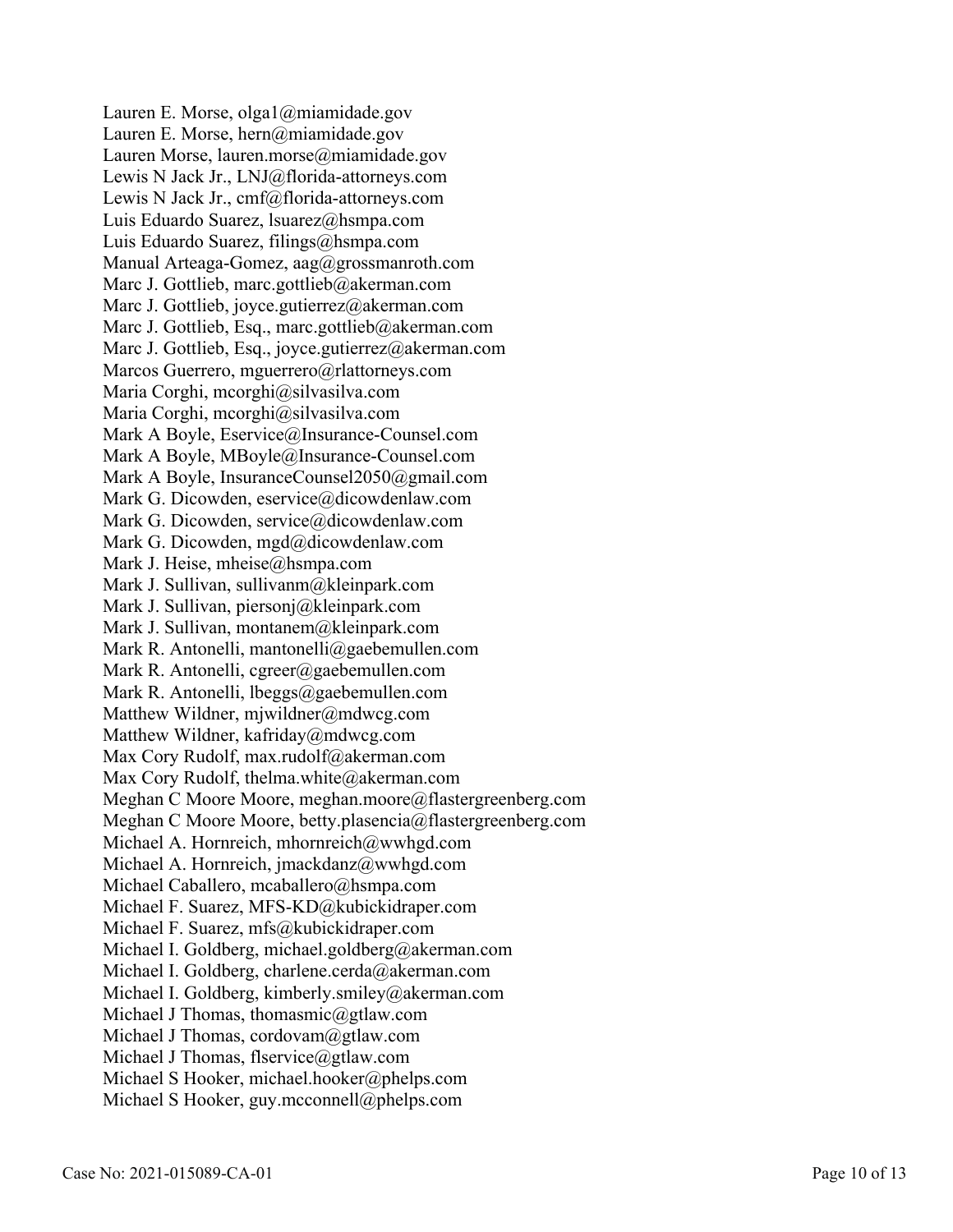Michael S Hooker, renee.hogue@phelps.com Mitchel Chusid, mchusid@ritterchusid.com Mitchel Chusid, ifeliciano@ritterchusid.com Mitchel Chusid, ifeliciano@ritterchusid.com Mustafa Hasan Dandashly, pleadings@goldbergandrosen.com Mustafa Hasan Dandashly, mdandashly@goldbergandrosen.com Mustafa Hasan Dandashly, evelyn@goldbergandrosen.com Oscar E. Marrero, oem@marrerolegal.com Patricia Melville, pmelville@hsmpa.com Paul A. Avron, pavron@bergersingerman.com Paul J. Schwiep, pschwiep@coffeyburlington.com Paul J. Schwiep, yvb@coffeyburlington.com Paul J. Schwiep, service@coffeyburlington.com Paul Jon Layne, playne@silvasilva.com Paul Jon Layne, mromera@silvasilva.com Paul Jon Layne, vramos@silvasilva.com Paul S Singerman, singerman@bergersingerman.com Paul S Singerman, asanchez@bergersingerman.com Paul S Singerman, efile@bergersingerman.com Paul Steven Labiner, Brandon@PIALawCenter.com Paul Steven Labiner, virginia@pialawcenter.com Rachel Charys John, rjohn@zdlaw.com Rachel Charys John, rjohn@zdlaw.com Rachel Charys John, rjohn@zdlaw.com Rachel W. Furst, rwf@grossmanroth.com Rachel Wagner Furst, rwf@grossmanroth.com Ralph George Patino, service@patinolaw.com Ralph George Patino, rpatino@patinolaw.com Ralph George Patino, acontador@patinolaw.com Rami Shmuely, pleadings@cmslawgroup.com Rami Shmuely, rshmuely@cmslawgroup.com Randy M Weber, rmweber@pwdlawfirm.com Randy M Weber, ngarcia@pwdlawfirm.com Ricardo Manoel Martinez-Cid, rmcid@podhurst.com Ricardo Manoel Martinez-Cid, RMCTeam@podhurst.com Ricardo Manoel Martinez-Cid, lbarrington@podhurst.com Robert J Squire, rsquire@rlattorneys.com Robert J Squire, pcarvajal@rlattorneys.com Robert J. Mongeluzzi, rmongeluzzi@smbb.com Robert J. Mongeluzzi, jgoodman@smbb.com Robert J. Mongeluzzi, sdordick@smbb.com Robert L Switkes, Rswitkes@switkeslaw.com Robert L Switkes, paralegal@switkeslaw.com Robert L Switkes, bzappala@switkeslaw.com Robert M Klein, kleinr@kleinpark.com Robert M Klein, piersonj@kleinpark.com Robert M Klein, carrillom@kleinpark.com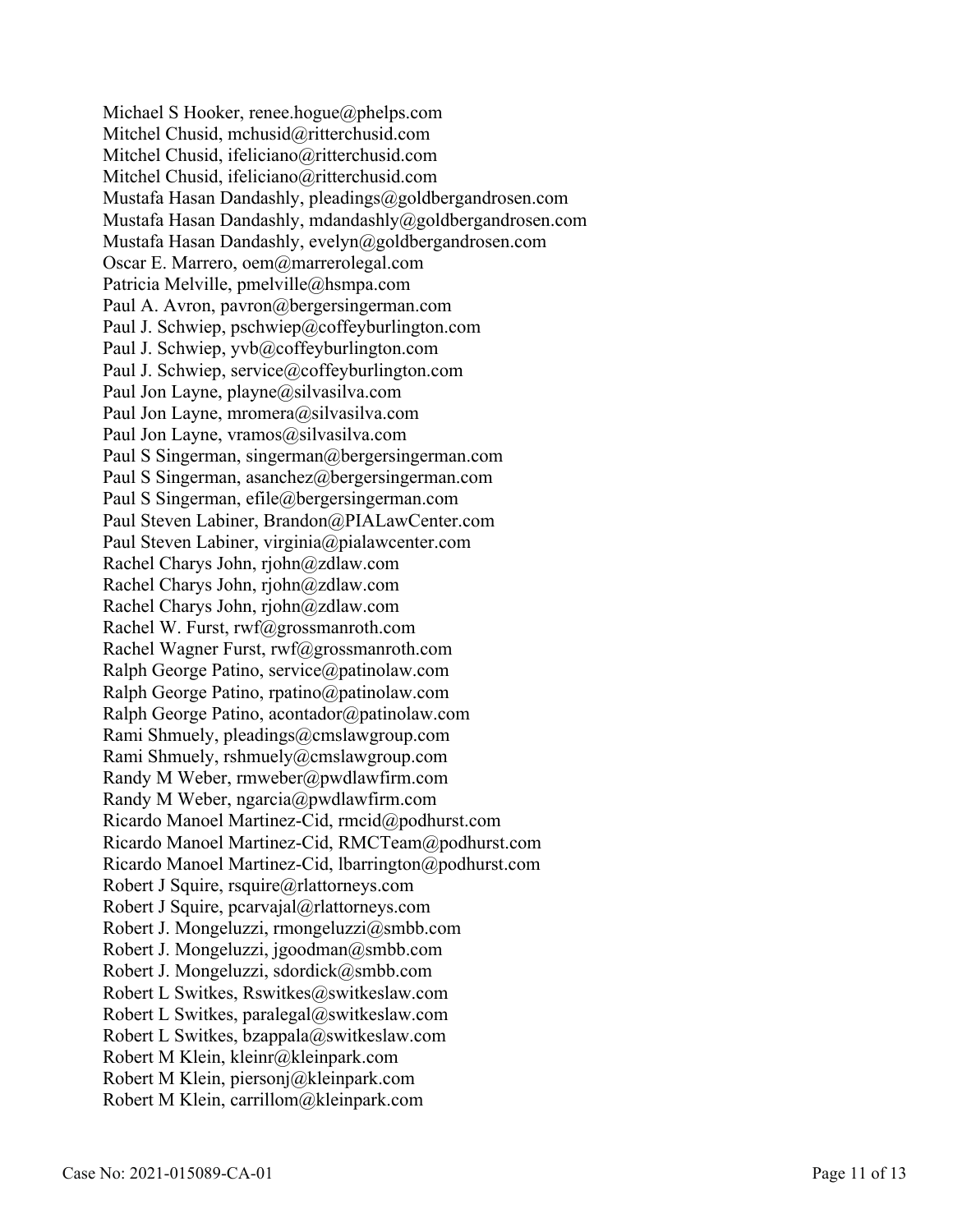Rosalyn Lax, rlax@hsmpa.com Ross D. Ginsberg, rginsberg@wwhgd.com Ross D. Ginsberg, dmallqui@wwhgd.com Ruben Honik, ruben@honiklaw.com Ryan A Waton, rwaton@zdlaw.com Ryan J. Yaffa, rjy@grossmanroth.com Ryan M. Charlson, ryan.charlson@csklegal.com Ryan M. Charlson, nicole.kaufman@csklegal.com Ryan Thomas Hopper, hopperr@gtlaw.com Ryan Thomas Hopper, ryan.t.hopper@gmail.com Ryan Thomas Hopper, thomasm@gtlaw.com STEVEN JEFFREY BRODIE, sbrodie@carltonfields.com STEVEN JEFFREY BRODIE, ldelpino@carltonfields.com Sarah Jayne Cohen, sarah.cohen@hoganlovells.com Sarah Jayne Cohen, beth.moon@hoganlovells.com Sarah Jayne Cohen, miamidocketing@hoganlovells.com Scott Andrew Hiaasen, shiaasen@coffeyburlington.com Scott Andrew Hiaasen, lperez@coffeyburlington.com Scott Andrew Hiaasen, service@coffeyburlington.com Scott D. Rembold, srembold@therhlawfirm.com Scott D. Rembold, courtdocs@therhlawfirm.com Sergio L Mendez, sergio@mendezandmendezlaw.com Sergio L Mendez, service@mendezandmendezlaw.com Seth M Lehrman, staff.efile@epllc.com Seth M Lehrman, seth@epllc.com Seth M Lehrman, iris@epllc.com Seth M Schimmel, seth.schimmel@phelps.com Seth M Schimmel, yolanda.vazquez@phelps.com Seth M Schimmel, nicole.marsade@phelps.com Shannon Lyn Nunez del Prado, sdelprado@pwdlawfirm.com Stuart Z Grossman, szg@grossmanroth.com Stuart Z Grossman, lka@grossmanroth.com Suzanne Mary Valles, suzanne.valles@lawbhs.com Suzanne Mary Valles, francis.diaz@lawbhs.com Tal J Lifshitz, tjl@kttlaw.com Tal J Lifshitz, ya@kttlaw.com Tal J Lifshitz, fsr@kttlaw.com Tal J. Lifshitz, tjl@kttlaw.com Tal J. Lifshitz, ya@kttlaw.com Thomas A Oglesby, toglesby@rlattorneys.com Thomas A Oglesby, edavila@rlattorneys.com Thomas A Oglesby, jarrechea@rlattorneys.com Thomas A. Robes, Trobes@robeslawgroup.com Thomas A. Robes, jbuchko@robeslawgroup.com Thomas A. Robes, dmarie@robeslawgroup.com Thomas Oglesby, toglesby@rlattorneys.com Thomas Oglesby, edavila@rlattorneys.com